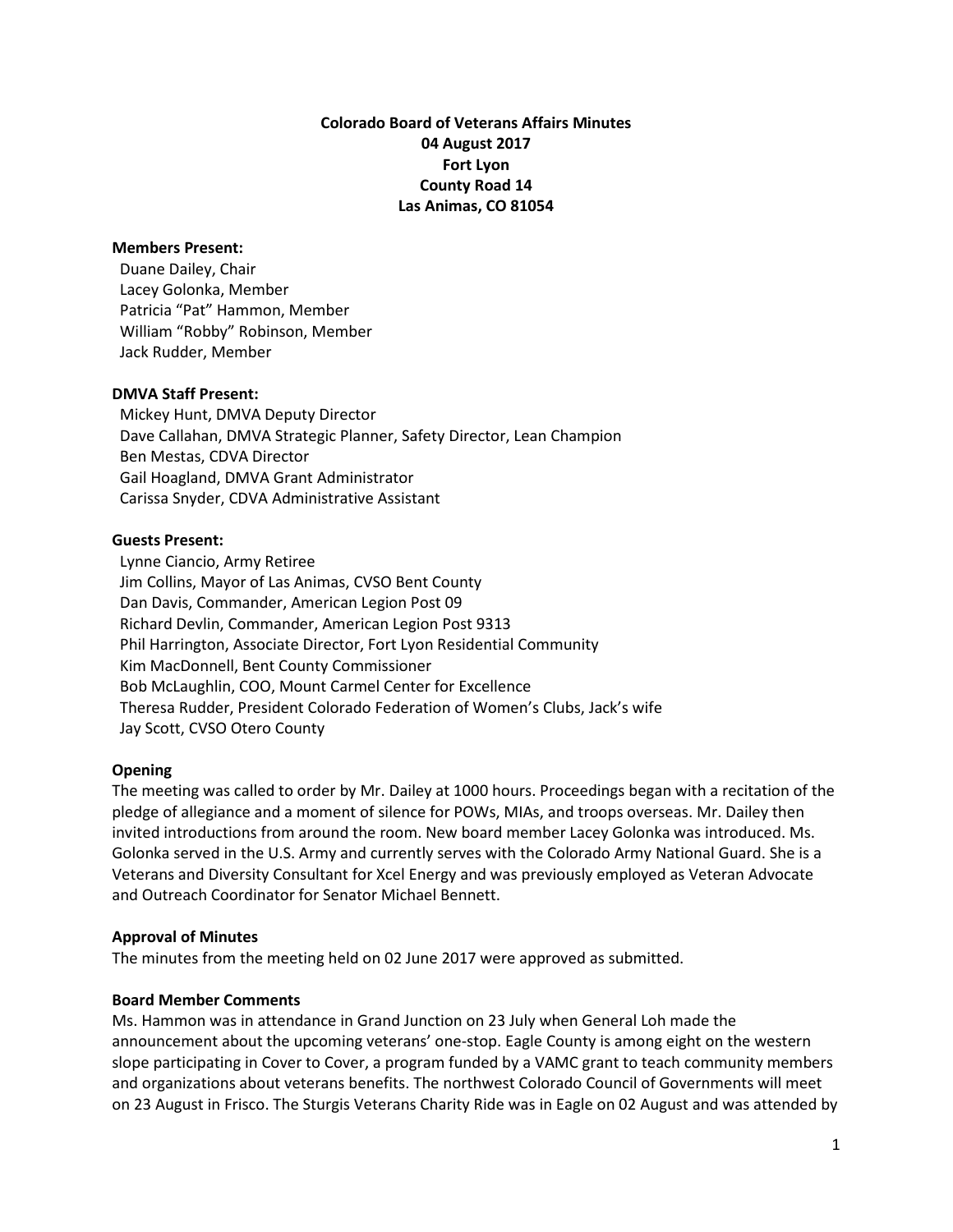county employees as well as employees from three nearby towns. The Western Slope Veterans Coalition has plans underway for a resource center in Glenwood Springs. The recent Mental Health Summit addressed the opioid crisis and intends to open mental health crisis centers in Grand Junction and Frisco. Healing Waters Fly Fishing will have a veterans event in Eagle County in August.

Mr. McLaughlin joined the meeting by phone to acknowledge his resignation from the Board. He thanked the Board for the opportunity to serve and expressed his regret that his professional commitments prevent him from continuing. Mr. Dailey thanked him for his service and his impact during his time on the Board.

Mr. Robinson said that the five acres on the south section of the Fitzsimons campus has been designated for permanent supportive housing. The plan is to build a four-story residence with 80 single occupancy units. The Colorado Coalition for the Homeless has submitted a successful proposal and is currently seeking grant funds for low income housing. The Colorado Department of Local Affairs has approximately 40 VASH vouchers at their disposal. Discussion is under way with how to use to five acres on the north campus. Ideas include a greenhouse model, mental health and /or memory care units, and skilled nursing care, perhaps with a VAMC partnership. The CLC in Rifle has been struggling for staff due to competition from a private nursing home. CDHS is trying to reinstate the Rifle CLC's CNA training program and is considering a partnership with the local taxing authority to address this issue.

Mr. Dailey thanked Mr. Hunt for serving as the Grand Marshal at the  $4<sup>th</sup>$  of July parade in Granby, which had more than a thousand attendees. Diamond Star Ranch in Eagle held a weeklong veterans retreat for more than 70 veterans from Balboa Naval Hospital, Brook Army Hospital at Fort Sam, and Walter Reed Medical Center.

Mr. Rudder said that the Veterans Coalition of the San Luis Valley met that last week of July and heard from representative from the VAMC and the Choice program.

# **Public Comments**

Mr. Collins greeted the Board and welcomed the members to Fort Lyon. He has taught at the campus and acknowledged it as a powerful program. Fort Lyon has had good support from the State of Colorado. He then introduced county commissioner Kim MacDonnell.

Ms. MacDonnell welcomed the attendees to Bent Bounty and to the Fort Lyon campus. As commissioner and a fifth generation Bent County resident, she provided a history of the Fort Lyon campus, beginning with its inception as Fort Wise in 1861. It became a Navy hospital in the early 20<sup>th</sup> century and then a VA hospital. When VA left the facility in 1990s it was economic blow to the community. The Colorado Department of Corrections leased it for a decade until the current supportive residential community was formed in 2013. She then introduced the community's associate director, Phil Harrington.

Mr. Harrington provided details on the supportive services provided. The program has a target goal of two years, although the timeline is adjustable according to circumstance. Rehabilitation is nonclinical and often employs the 12-step program. Addiction issues are addressed first. Chapters of AA and NA are available on campus. The program has seen 11 graduates since its inception and approximately one in five leave needing no government assistance. Referrals come through the Colorado Coalition for the Homeless and all residents must apply through the agency.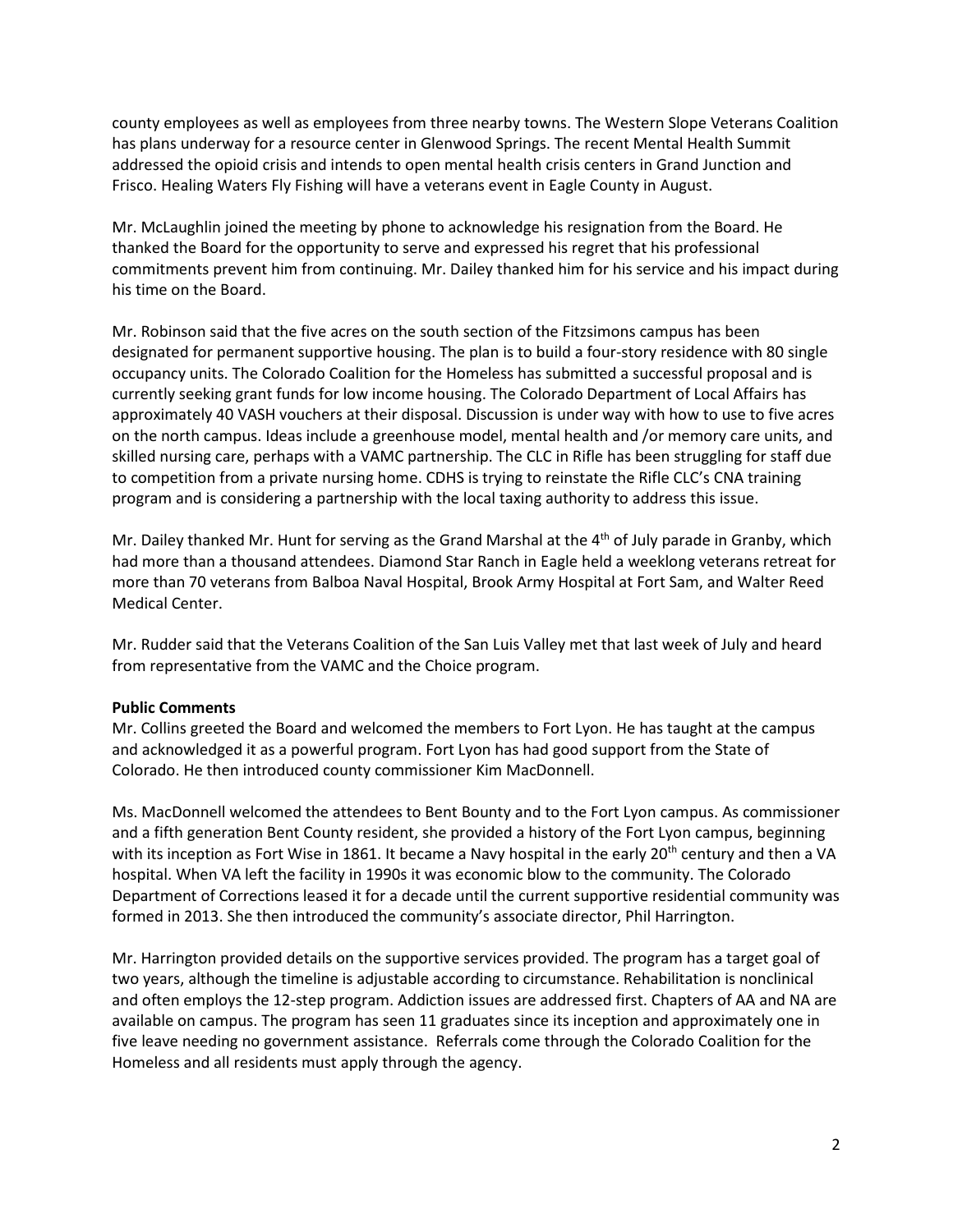Mr. Devlin spoke on behalf of American Legion Post 9313, which operates on the campus and is the only post in the state with a primarily homeless membership. This has caused fluctuating membership due to the transitional nature of the campus. When necessary the post has been assisted by Post 6 in Las Animas and Post 9 in La Junta, and is currently suspended with members now formally associated with Post 6.

Mr. Hunt said that the location for the Grand Junction one-stop in an unused 14,000-square-foot armory that is being refurbished. The one-stop is modeled on the Bill Daniels veterans one-stop in Denver. The federal [Substance Abuse and Mental Health Services Administration](https://www.samhsa.gov/) recently met with Senator Bennett's office on the topic of behavioral health, and Colorado Serves may be reestablished to address this topic. Mr. Hunt recalled visiting the Fort Lyon campus when it was still part of the Department of Corrections, as he was part of the committee considering options for the campus. He reminded the Board that the Department needs any legislative suggestions or proposals as soon as possible. The Blackhawk CLC visits will be in September.

Mr. Scott reported that a primary issue faced by veterans in southeastern Colorado is access to professional medical services. Transportation is a critical problem and often local care is entirely unavailable. Mr. Rudder concurred that access to care is a problem throughout rural Colorado. The Choice program is not always a viable option due to a lack of providers willing to accept it. The VA is working on a loan forgiveness program for physicians that looks promising. Mr. Scott asked if VBA has plans to address the appeals backlog, and Mr. Mestas told him that currently some claims staff are working appeals.

# **Reports**

Mr. Mestas emphasized from his report that that CVSO compensation from the state has increased and that county commissioners were notified in July. From fiscal year 2012-2013 to fiscal year 2017-2018, compensation to the counties from the state has increased tenfold. A recent meeting with veterans and veterans organizations in Trinidad was attended by the director of the New Mexico VAMC. The Division also had the opportunity to meet with Willie Clark, VBA Area Director for USDVA and discuss transportation complications between Colorado and New Mexico, as well as issues experienced by CVSOs such as the availability of VA documents and award letters. The Division's outreach goal for the last fiscal year was 120, which was exceeded with an outreach total of 166.

Ms. Hoagland reported that the new VTF contracts are approximately 90% executed. In response to an inquiry from Mr. Dailey, she confirmed that the process has been slow this year. The Long Bill was signed late in the legislative session, which affects the turnaround time. She told the Board that while last year's execution rate of 95% was very good, the new quarterly report form will help more closely track spending rates and asks grantees to project whether they will be able expend their grant award. Grantees that are unlikely to expend will be asked to modify their contract. Negotiations are under way for the grant contact for USS Colorado.

# **Action Items**

American Legion Post 25 in Florence was contracted from \$15,000 in VTF funds rather than \$20,000. This modification requires Board approval. Ms. Hammon moved to accept the modification and Mr. Robinson seconded. The motion carried.

Mr. Mestas then recommended that the now-unallocated \$5,000 be held over until the Board considers contract modification after the first of the year. This was so moved by Ms. Hammon and seconded by Mr. Robinson. The motion carried.